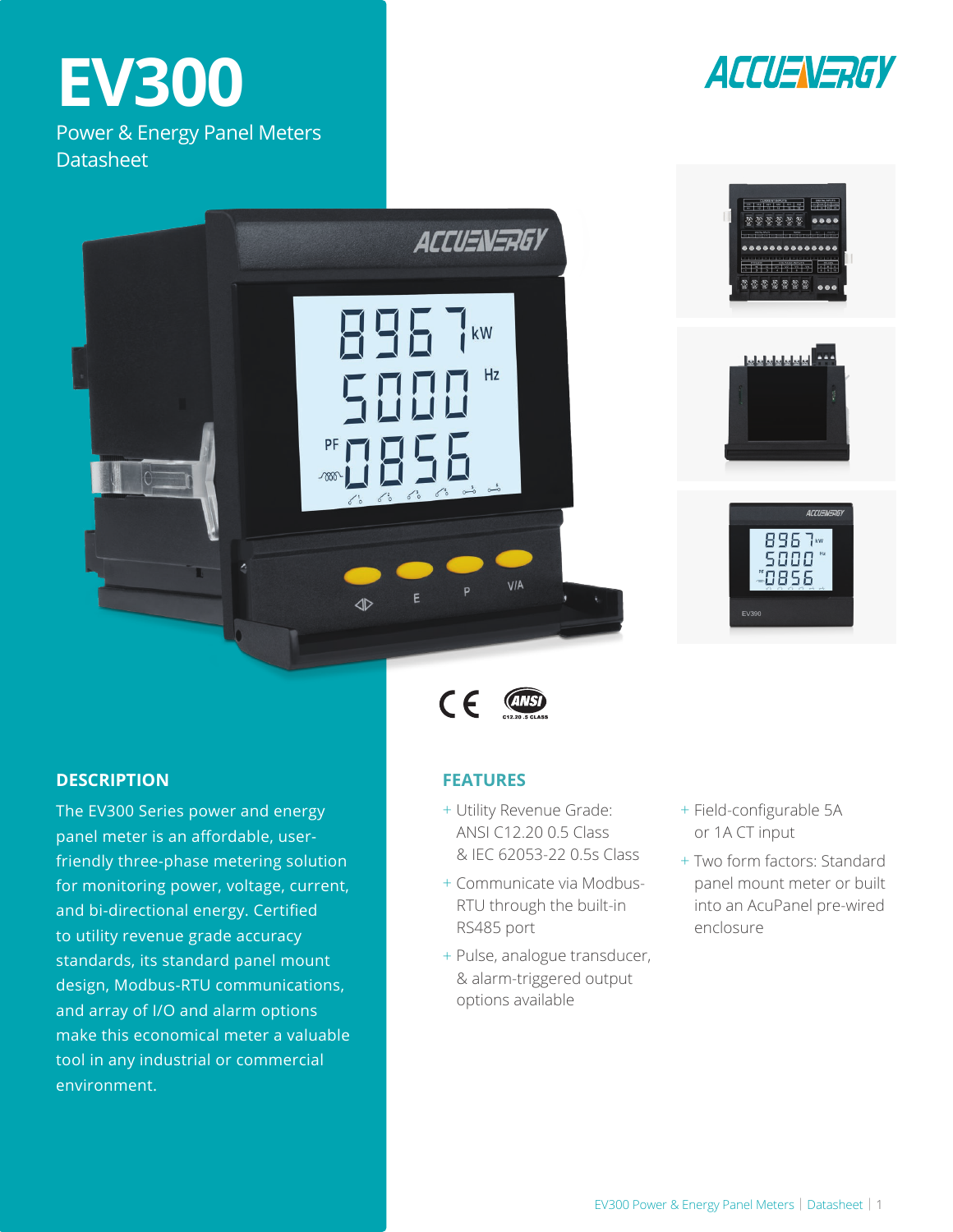## **KEY FEATURES**

## **Revenue Grade Certification**

+ Ideal for applications that require exceptional accuracy, the EV300 meets utility revenue grade accuracy standards across 50Hz and 60Hz systems. Certified for ANSI C12.20 Class 0.5 and IEC 62053-22 Class 0.5s, it takes true RMS measurements to deliver superior results.

## **Bi-Directional Energy Metering**

+ Critical in renewable energy applications, such as solar or wind, the EV300 can measure the flow of energy in two directions in order to capture both consumption and generation.

## **Multiple I/O Options**

- + With a variety of I/O combinations to choose from, the EV300 can be configured to monitor switches, deliver energy information to a data acquisition server, interface with a PLC, or trigger critical alarms.
- + Digital Input: Monitor switch status
- + Digital Output: Sent energy data to a data acquisition server
- + Analogue Output: 4-20mA transducer type output
- + Relay Output: Over/under limit triggered tripping relay to control load on/off

## **Standard Modbus-RTU Communications**

+ The EV300 includes a built-in RS485 port for communicating over Modbus-RTU in industrial environments. Daisy-chain multiple meters together for efficient data collection.

## **Built-In Power Supply**

+ 24Vdc provides direct power supply to digital input. Reduce the cost, complication, and space of installing an additional low voltage power supply in the panel.

## **Voltage**

+ Supports any voltage system with a rating between 10V to 230V/400V and can be used with or without a potential transformer.

## **Current**

+ The field-configurable 5A and 1A CT input will suit any industrial current transformer.

## **Frequency**

+ Worldwide compliance: The automatic frequency detection feature adapts to 50Hz or 60Hz systems without sacrificing accuracy.



## **APPLICATIONS**

- + Building Automation and Control Systems
- + Energy Management **Systems**
- + Industrial Facility Metering
- + Commercial Buildings
- + Tenant Submetering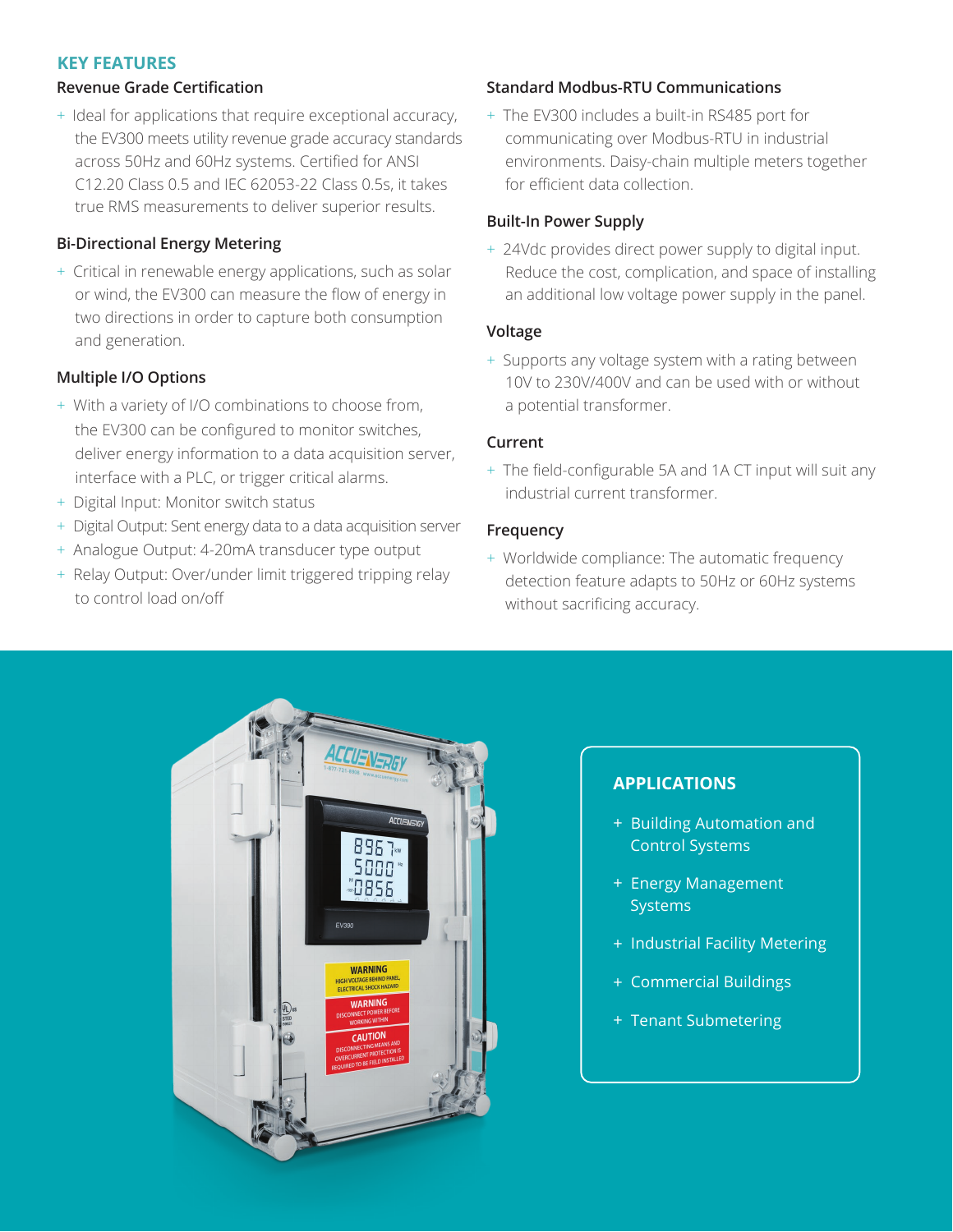## **SPECIFICATIONS**

| <b>Metering</b>                |                                            |                   |                    |  |
|--------------------------------|--------------------------------------------|-------------------|--------------------|--|
| <b>PARAMETERS</b>              | <b>ACCURACY</b>                            | <b>RESOLUTION</b> | <b>RANGE</b>       |  |
| Voltage                        | 0.5%                                       | 0.1V              | 10V~500kV          |  |
| Current                        | 0.5%                                       | 0.001A            | 0~99990A           |  |
| Power                          | 0.5%                                       | 1W                | -9999MW~9999MW     |  |
| <b>Reactive Power</b>          | 0.5%                                       | 1var              | -9999Mvar~9999Mvar |  |
| Apparent Power                 | 0.5%                                       | 1VA               | 0~9999MVA          |  |
| Power Factor                   | 0.5%                                       | 0.001             | $-1.000 - 1.000$   |  |
| Frequency                      | 0.2%                                       | $0.01$ Hz         | $45 - 65$ Hz       |  |
| Energy                         | 0.5%                                       | $0.1$ kWh         | 0~99999999.9kWh    |  |
| <b>Reactive Energy</b>         | 0.5%                                       | 0.1 kvarh         | 0~99999999.9kvarh  |  |
| <b>Temperature Coefficient</b> | <100 ppm/ $^{\circ}$ C (0~50 $^{\circ}$ C) |                   |                    |  |

#### **Input**

| <b>CURRENT INPUTS (Each Channel)</b> |                                                           |  |  |
|--------------------------------------|-----------------------------------------------------------|--|--|
| Nominal Current Options              | 5A/1A                                                     |  |  |
| <b>Metering Range</b>                | $0 - 6A / 0 - 2A$                                         |  |  |
| Pickup Current                       | 5mA/1mA                                                   |  |  |
| Withstand                            | 20 Arms continuous<br>100Arms for 1 second, non-recurring |  |  |
| <b>Burden</b>                        | 0.05VA (Typical) @ 5Arms                                  |  |  |
| Accuracy                             | 0.5% Full Scale                                           |  |  |

#### **VOLTAGE INPUTS** *(Each Channel)*

| Nominal Full Scale        | 230Vac L-N, 400Vac L-L (+20%)                       |  |
|---------------------------|-----------------------------------------------------|--|
| Withstand                 | 1500Vac Continuous<br>2500Vac, 50/60Hz for 1 Minute |  |
| Input Impedance           | $2M\Omega$ per Phase                                |  |
| <b>Metering Frequency</b> | 45Hz~65Hz                                           |  |
| Pickup Voltage            | 10Vac                                               |  |
| Accuracy                  | 0.5% Full Scale                                     |  |
|                           |                                                     |  |

#### **ENERGY ACCURACY**

| Active   | Class 0.5s (According to IEC 62053-22)<br>Class 0.5 (According to ANSI C12.20) |
|----------|--------------------------------------------------------------------------------|
| Reactive | Class 2 (According to IEC 62053-23)                                            |

#### **HARMONIC RESOLUTION**

Metered Value 2nd~31st harmonics

## **Communications**

**RS-485**

Half-duplex, Optically Isolated 1200 to 57600bps

#### **PROTOCOLS**

Modbus-RTU

#### **Control Power**

Universal

### **AC/DC CONTROL POWER**

| <b>Operating Range</b>                   | 100~240Vac, 50/60Hz; 100~300Vdc |  |
|------------------------------------------|---------------------------------|--|
| <b>Burden</b>                            | 2W                              |  |
| Frequency                                | 50/60Hz                         |  |
| Withstand                                | 2500Vac. 50/60Hz for 1 minute   |  |
| Installation Category III (Distribution) |                                 |  |

| <b>I/O Options</b>                   |                                                                                    |
|--------------------------------------|------------------------------------------------------------------------------------|
| <b>DIGITAL INPUT (Switch Status)</b> |                                                                                    |
| Optical Isolated Voltage             | 2500Vac RMS                                                                        |
| Input Type                           | Wet                                                                                |
| Input Resistance                     | $4k\Omega$ (Typical)                                                               |
| Input Voltage Range                  | 16~30Vdc                                                                           |
| Input Current (Max)                  | 7.5mA                                                                              |
| DIGITAL OUTPUT (DO) (Photo-MOS)      |                                                                                    |
| Voltage Range                        | $0 - 250$ Vac/dc                                                                   |
| <b>Load Current</b>                  | 100mA (Max)                                                                        |
| Output Frequency                     | 25Hz, 50% Duty Ratio (20ms ON, 20ms OFF)                                           |
| <b>Isolation Voltage</b>             | 2500Vac                                                                            |
| <b>RELAY OUTPUT (RO)</b>             |                                                                                    |
| Switching Voltage (Max)              | 250Vac, 30Vdc                                                                      |
| <b>Load Current</b>                  | 5A(R), 2A(L)                                                                       |
| <b>Set Time</b>                      | 10ms (Max)                                                                         |
| <b>Contact Resistance</b>            | $30 \text{m}\Omega$ (Max)                                                          |
| <b>Isolation Voltage</b>             | 2500Vac                                                                            |
| Mechanical Life                      | 1.5x10 <sup>7</sup>                                                                |
| <b>ALARM OUTPUT</b>                  |                                                                                    |
| Alarm Parameters                     | V1, V2, V3, V12, V23, V31, I1, I2, I3,<br>Vavg, Vlavg, Iavg, In, P, Q, S, F and PF |
| Output Type                          | RO/DO                                                                              |
| <b>ANALOGUE OUTPUT (AO)</b>          |                                                                                    |
| Output Range                         | 4~20mA/0~20mA                                                                      |
| Resolution                           | 12-bit                                                                             |
| <b>Output Capability</b>             | Max Load: $750\Omega$                                                              |
| Accuracy                             | 0.50%                                                                              |
| <b>Temperature Drift</b>             | 50ppm/°C Typical                                                                   |
| <b>Isolation Voltage</b>             | 500Vdc                                                                             |
| Open Circuit Voltage                 | 15V                                                                                |
| POWER SUPPLY FOR DI (24 Vdc)         |                                                                                    |
| Output Voltage                       | 24Vdc                                                                              |
| Output Current                       | 42mA                                                                               |
| Load (Max)                           | 6 DIs                                                                              |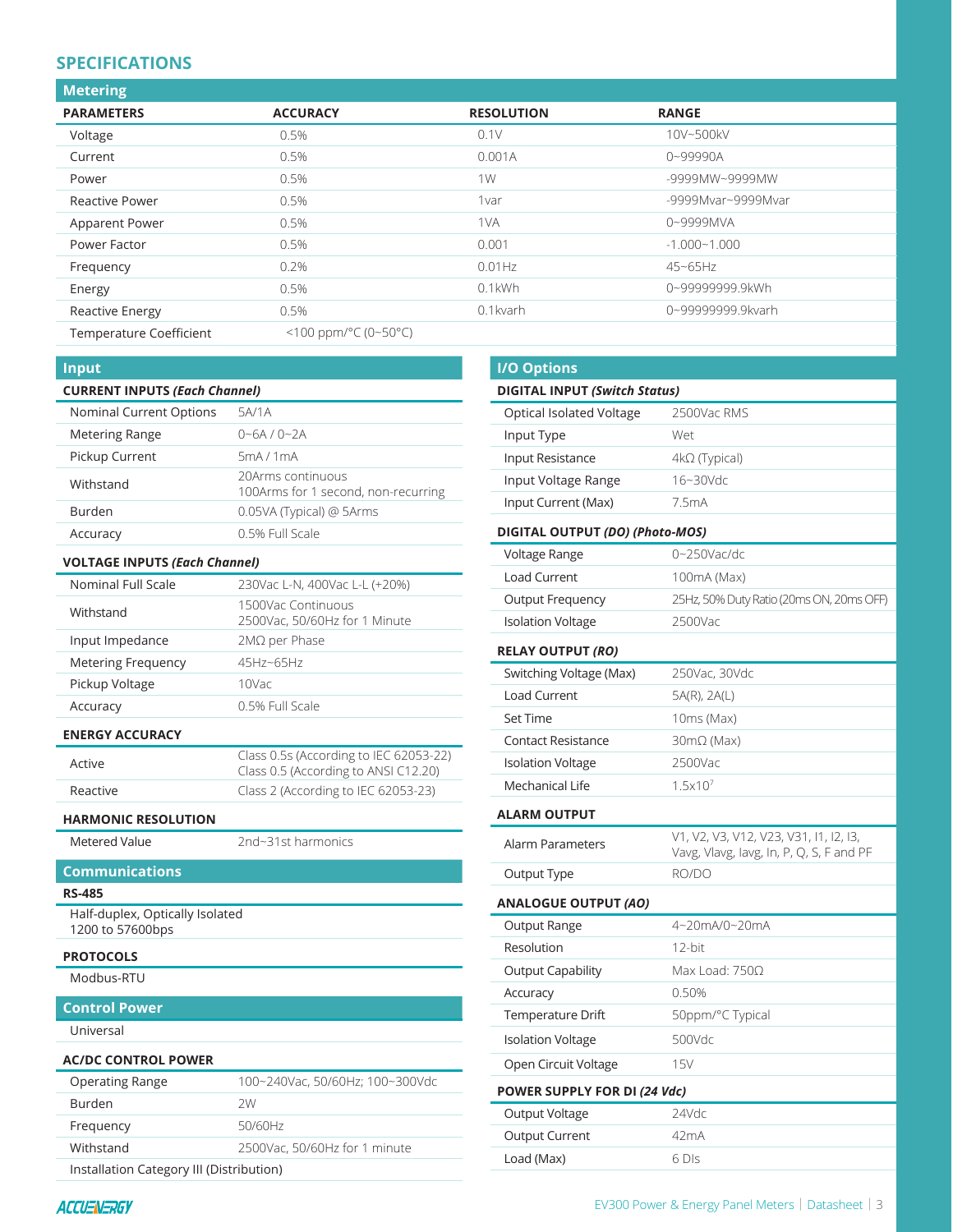## **SPECIFICATIONS**

| <b>Operating Environment</b> | <b>Standar</b>                     |                |
|------------------------------|------------------------------------|----------------|
| <b>Operating Temperature</b> | $-25^{\circ}$ C to 70 $^{\circ}$ C | Measure        |
|                              | $-13^{\circ}$ F to $158^{\circ}$ F | Environi       |
| Storage Temperature          | $-40^{\circ}$ C to 85°C            | Safety S       |
|                              | $-40^{\circ}$ F to 176°F           | <b>EMC Sta</b> |
| Relative Humidity            | 5% to 95% Non-Condensing           | Outlines       |
| <b>Pollution Degree</b>      |                                    |                |

## **Standard Compliance & Certifications** ement Standard IEC 61036 Class1, ANSI C12.16 Class10

| Environmental Standard | IFC 60068-2                |
|------------------------|----------------------------|
| Safety Standard        | IFC 61010                  |
| <b>FMC Standard</b>    | IFC 61000-4/2-3-4-5-6-8-11 |
| Outlines Standard      | DIN 43700                  |

## **FUNCTION LIST**

• Function; © Option; Blank NA

|                       | <b>Function</b>                 | <b>Parameters</b>  |           | <b>EV387</b> | <b>EV390</b> |
|-----------------------|---------------------------------|--------------------|-----------|--------------|--------------|
|                       | Voltage                         | $\vee$             | $\vee$    | $\bullet$    |              |
|                       | Current                         |                    | A         | $\bullet$    |              |
|                       | Power                           | $\mathsf P$        | kW        |              |              |
| <b>Metering</b>       | Reactive Power                  | $\mathsf Q$        | kvar      |              |              |
|                       | Apparent Power                  | S                  | kVA       |              |              |
|                       | Power Factor                    | PF                 |           |              |              |
|                       | Frequency                       | F                  | Hz        |              |              |
| <b>Energy</b>         | Energy                          | Ep_total, Ep+, Ep- | kWh       | $\bullet$    |              |
|                       | Reactive Energy                 | Eq_Total, Eq+,Eq-  | kvarh     | $\bullet$    |              |
| DI                    | Digital Input                   | 2DI                |           | $\bullet$    | $\bullet$    |
| <b>Option</b>         |                                 | 4DI                |           | $\odot$      | $\bullet$    |
| <b>RO/DO Option</b>   | Relay Output                    | 2RO                |           | $\odot$      | $\odot$      |
| either/or             | Digital Output                  | 2DO                |           | $\odot$      | $\odot$      |
| <b>AO/PO Option</b>   | Analogue Output                 | 4~20mA             |           | $\odot$      | $\odot$      |
| either/or             | <b>Auxiliary Power</b>          | 24Vdc              |           | $\odot$      | $\odot$      |
| <b>Communications</b> | RS485, Modbus-RTU protocol      |                    | $\bullet$ | $\bullet$    |              |
| <b>Display</b>        | <b>LCD Display</b><br>$\bullet$ |                    | $\bullet$ |              |              |
| <b>Dimensions</b>     | 96×96×73mm (Cut Out: 92×92mm)   |                    |           |              |              |

## **I/O SELECTION TABLE**

| <b>Model</b>             | <b>EO (Base Meter)</b> | E1     | E <sub>2</sub> | E3                       | E4     |
|--------------------------|------------------------|--------|----------------|--------------------------|--------|
| Digital Input            |                        |        |                |                          | ь      |
| Digital Output (Pulse)   | $\sim$                 | $\sim$ |                |                          | $\sim$ |
| Analogue Output (4-20mA) | $\sim$                 | $\sim$ | $\sim$         |                          |        |
| Relay Output             | $\sim$                 |        | $\sim$         | $\overline{\phantom{a}}$ |        |
| Power Supply for DI      | $\sim$                 |        |                | -                        | $\sim$ |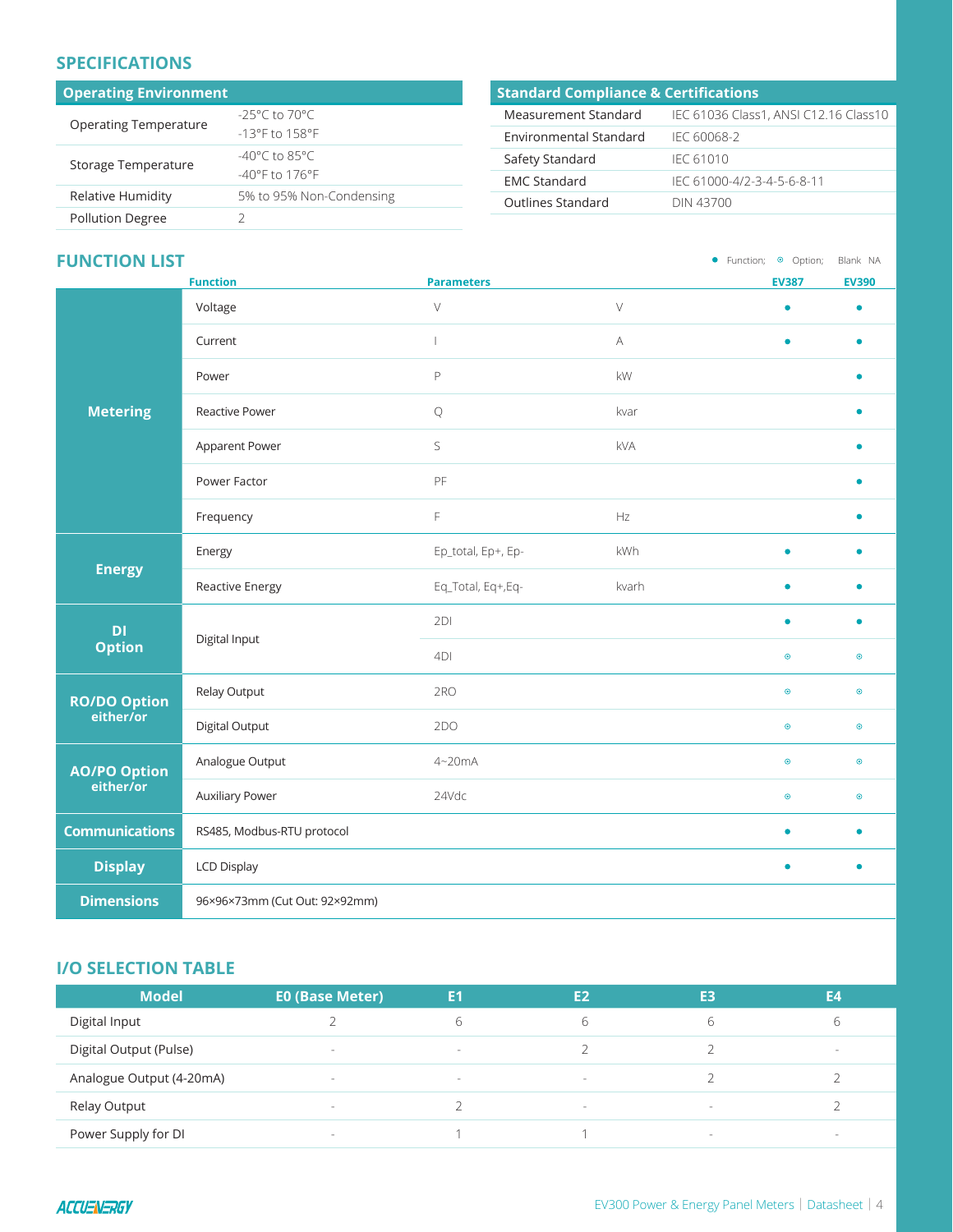## **WIRING DIAGRAMS**

















220Vac ┹ L N G Power Supply RO1 V+ com Relay Control ROC



*\*Note: 2CT configuration is optional only in 3 Phase 3 Wire system.*